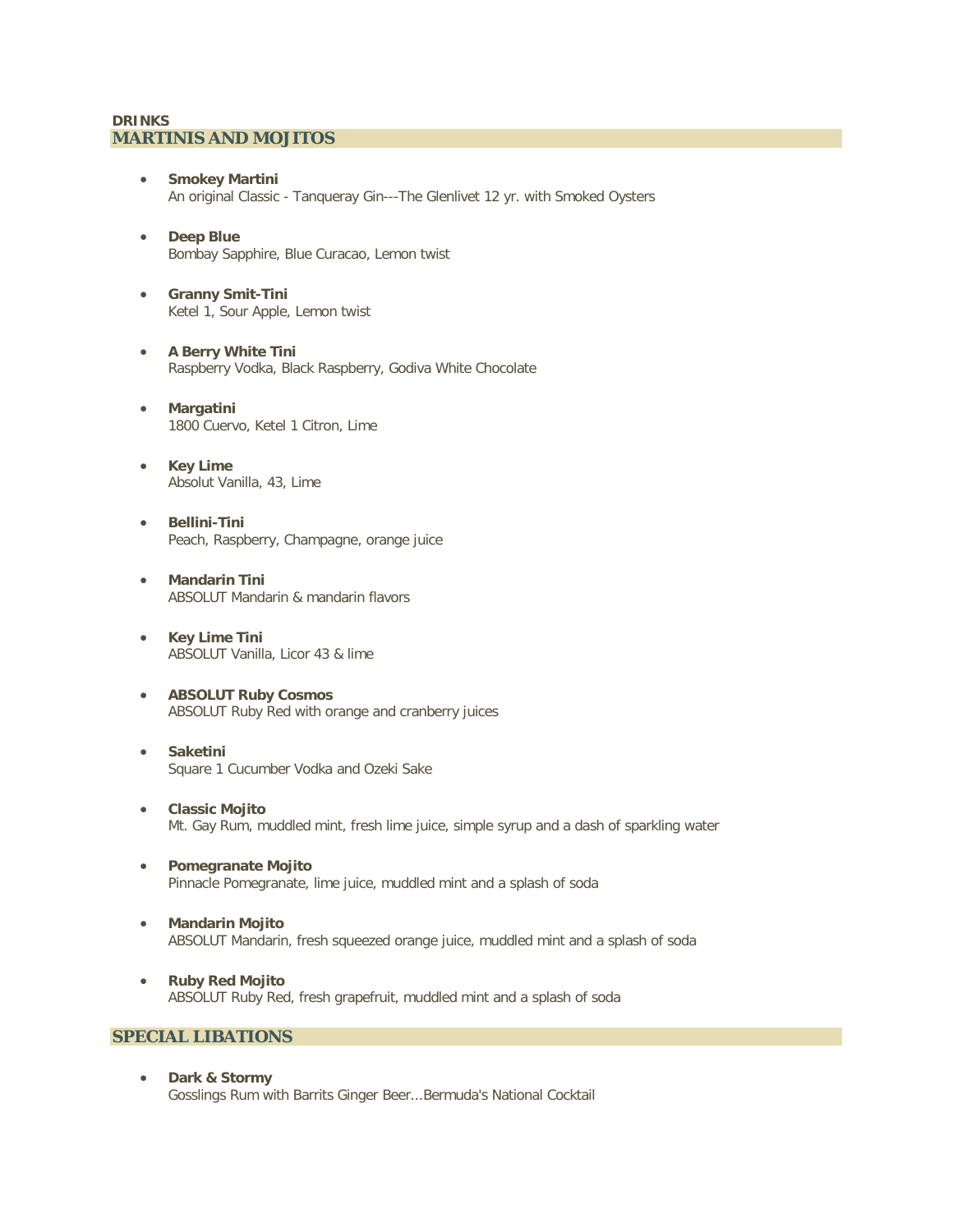- **Mt Gay Rum Punch** Mount Gay Rum, guava juice, pineapple juice, grenadine, and a dash of Angostoras
- **Citron Clamato Mary** ABSOLUT, Sacramento, sea clam juice and all your favorite seasonings
- **Tanqueray Clamato Mary** England's Finest, Sacramento, sea clam juice, olives and all your favorite seasonings
- **Blueberry Caipirinha** Pinnacle Blueberry, Mt. Gay Rum, muddled blueberry, lime and sugar
- **Cranberry Bog** ABSOLUT Mandarin, Champagne and cranberry juice
- **Bakers Old Fashioned** Made with Bakers Small Batch Bourbon
- **Basil Hayden Manhatten** Made with Basil Hayden Small Batch Bourbon

#### **FROZEN DRINKS**

- **Blue Whale** Parrot Coconut Rum, Blue Curacao, Orange and pineapple juice
- **Dreamin Colada** The perfect Colada with the Myers Rum float
- **Nantucket's Sleighride** Captain Morgan, Strawberry Nectar, half n half...Takes you over the crest of the wave.
- **Golden Strawberry Margarita** with a Cuervo float
- **Tuckets Rum Runner** Mt. Gay Rum, blackberry, orange, pineapple, and a Myers float
- **Patron Margarita** Blue Agave, Citron, Agave and fresh lime, fresh or frozen

## **CHILLED PINTS ON TAP**

- **Bass Ale**
- **Guiness Stout**
- **Evolution Porter**
- **Labatt Blue**
- **Hoegaarden**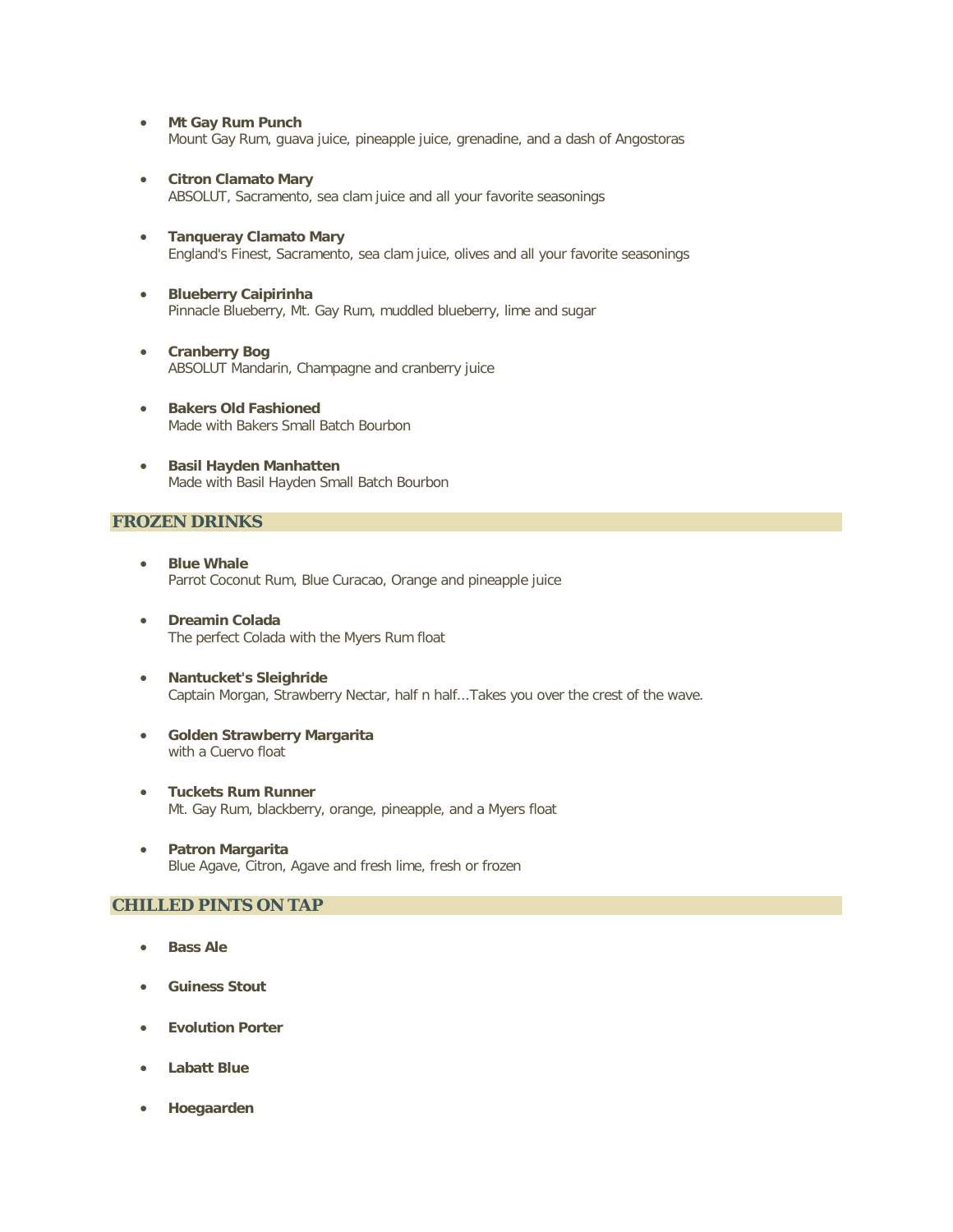- **Stella Artois**
- **Anchor Steam**
- **Harpoon I.P.A.**

# **BOTTLED BEER**

- **Budwiser**
- **Bud Light**
- **Miller Light**
- **Coors Light**
- **Michelob Ultra**
- **Amstel Light**
- **Corona**
- **Corona Light**
- **Yuengling**
- **Heinekin**
- **Heinekin Light**
- **Rolling Rock**
- **MGD 64**
- **O' Doul's**

## **DESSERT AND COFFEE DRINKS**

- **Godivatini** Sky Vanilla, white and dark Godiva, Sugar rimmed
- **Espresso Tini** Vanilla, Kahlua, Grand Marnier, Amaretto, Espresso
- **A Berry White Tini** ABSOLUT Raspberri, Black Raspberry & Godiva White Chocolate
- **Chocolate Cake** ABSOLUT Citron & Frangelico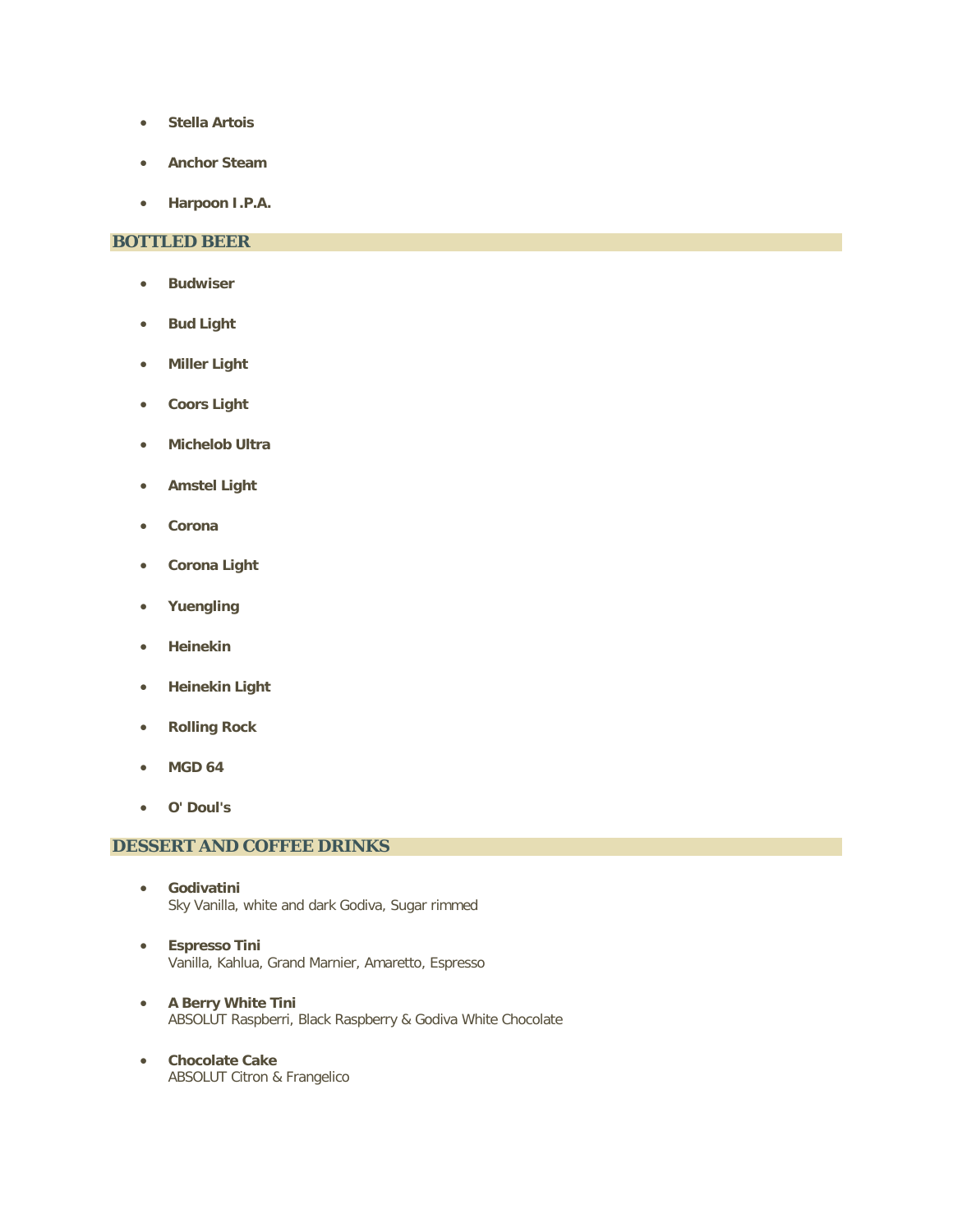- **Nuts & Berry** Chambord & Frangelico
- **Golden Cadillac** Galliano, Godiva White Chocolate & Cream
- **Grasshopper** Green Creme De Minthe, Dark Chocolate Godiva & Cream
- **Nutty Irishmen** Coffee, Bailey's & Frangelico
- **B-52 Coffee** Coffee, Grand Marnier, Starbucks & Bailey's
- **A Berry White Coffee** Coffee, ABSOLUT Raspberri, White Godiva & Chambord
- **Irish Wake** Coffee, Irish Mist, Jameson Irish Whiskey & Bailey's
- **Italian Kiss** Coffee, Tuaca, Galliano & a twist
- **Luck O'Irish Coffee** Coffee, Jameson Irish Whiskey, Sugar

#### **WINE, PORTS, SCOTCHES WHITE GLASS SELECTIONS**

- **B R Cohn Chardonnay** 10 / 38
- **Beringer Pinot Grigio** 7 / 27
- **Beringer White Zin** 6 / 19
- **Bollini Pinot Grigio** 8 / 29
- **Chateau St. Michelle Riesling** 7 / 27
- **Ferrari Carano Chardonnay** 11 / 42
- **Ferrari Fume Blanc** 8.50 / 32
- **Kings Pinot Gris** 8.50 / 33
- **Stimson Estate Chard** 6
- **Sofia's Rose Pinot Nior** 9.50 / 34
- **Stoneleigh Sauvignon Blanc** 9 / 34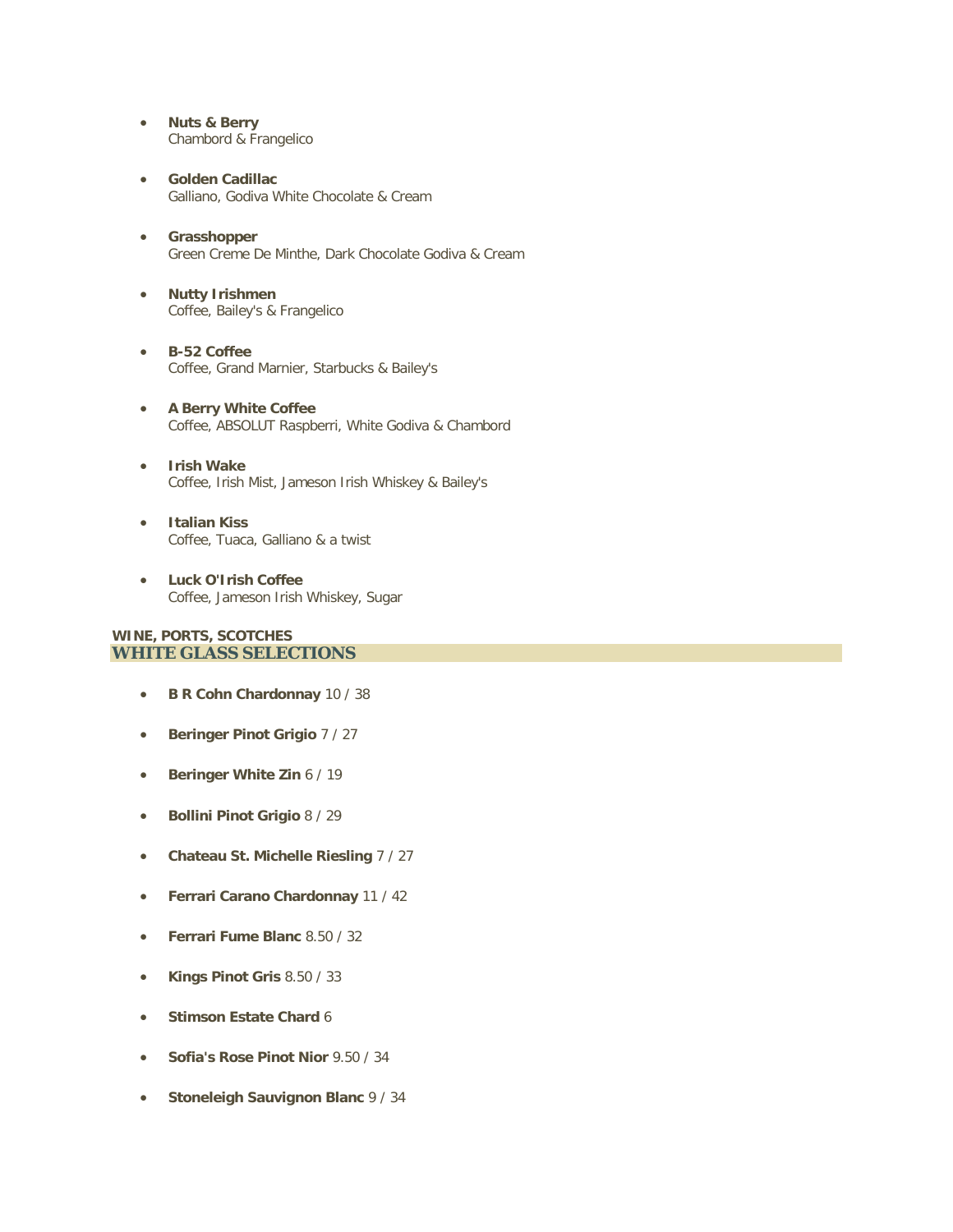## **RED GLASS SELECTIONS**

- **B R Cohn Cabernet** 10 / 38
- **Coppola Merlot** 9 / 32
- **Ferrari Carano Merlot** 11 / 41
- **Penfolds Shiraz** 9.50 / 36
- **Silver Palm Cabernet** 10 / 38
- **Walnut Crest Merlot** 6
- **Walnut Crest Cabernet** 6
- **Wild Horse Pinot Nior** 11 / 41

# **CHARDONNAY LOVERS**

- **Cakebread** 73
- **Cuvasion Carneros** 45
- **Ferrari Tre Terre** 55
- **Jordan** 49
- **La Crema** 37
- **Laboure Roi Pouilly Fuisse** 39
- **Patz & Hall Dutton Ranch** 56

## **CLASSIC WHITE GRAPES**

- **Adelsheim Pinot Gris** 34
- **Bundschu Gewrtztraminer** 36
- **Cakebread Sauvignon Blanc** 48
- **Craggy Range Sauvignon Blanc** 45
- **Duckhorn Sauvignon Blanc** 42
- **Frogs Leap Sauvignon Blanc** 39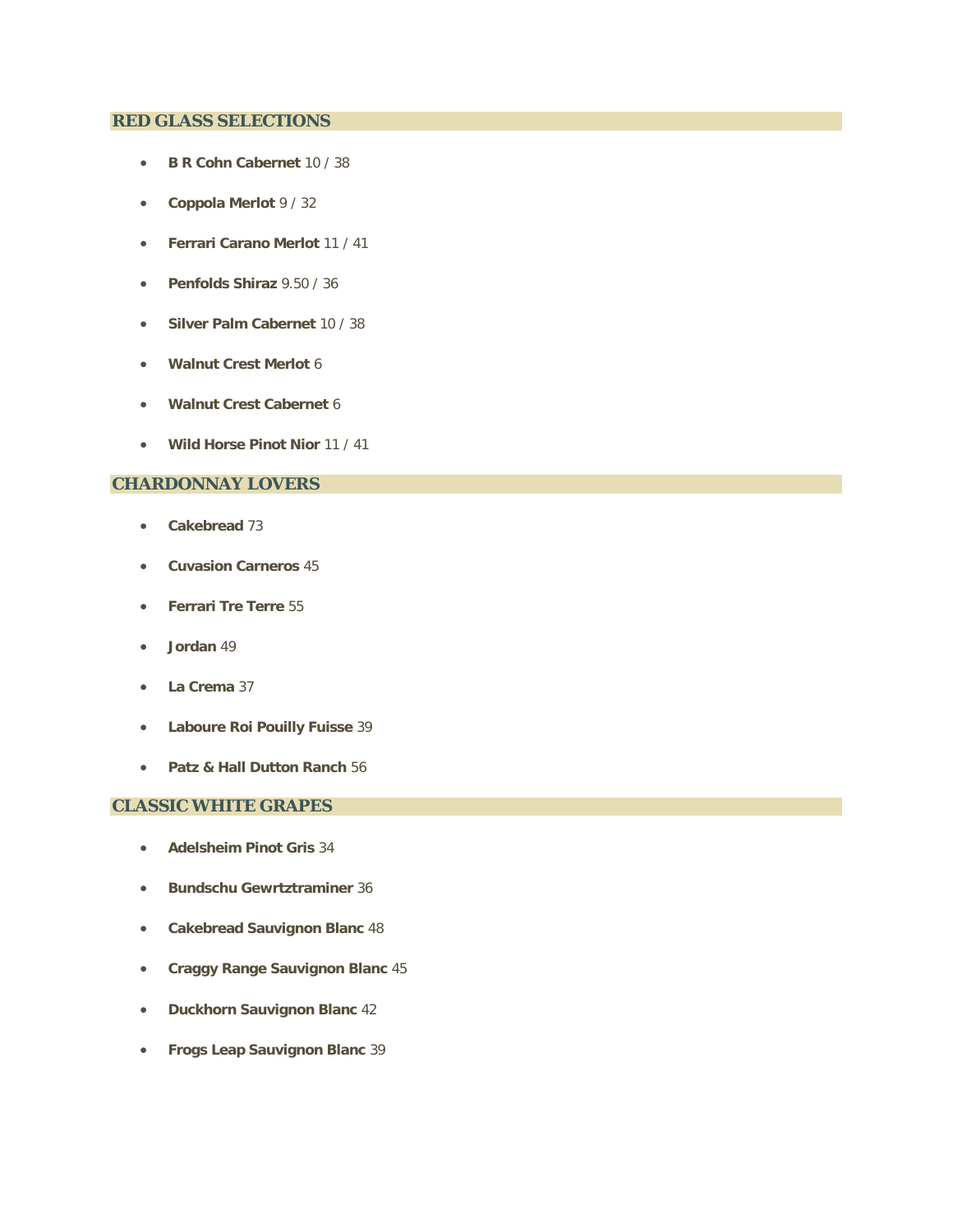#### **WONDERFUL REDS**

- **Adelshiem Pinot Nior** 53
- **Bogle OV Zinfandel** 36
- **Duckhorn Merlot** 72
- **Frog's Leap Merlot** 68
- **Frog's Leap Zinfandel** 44
- **Patz & Hall Pinot Nior** 48
- **Sanford Pinot Nior** 48
- **Silverado Merlot** 47
- **Stags Leap Petite Syrah** 63
- **Bogle Phantom Meritage** 47
- **Phelps Insignia '04** 240

## **BUBBLEY'S**

- **Domaine Carneros "La Reve"** 82
- **La Francaise Brut** 38 / 72
- **Cuvee Mumm Napa** 41
- **Schramsberg Blanc De Blanc** 47

## **SCOTCHES**

- **Cutty Sark**
- **Dewar's 12**
- **Glenfiddich 12**
- **Glenlivet 12, 15, 18, 21, Nadurra**
- **J&B's**
- **Johnnie Walker Red, Black, Gold, Blue**
- **Macallan 12, 18, 25**